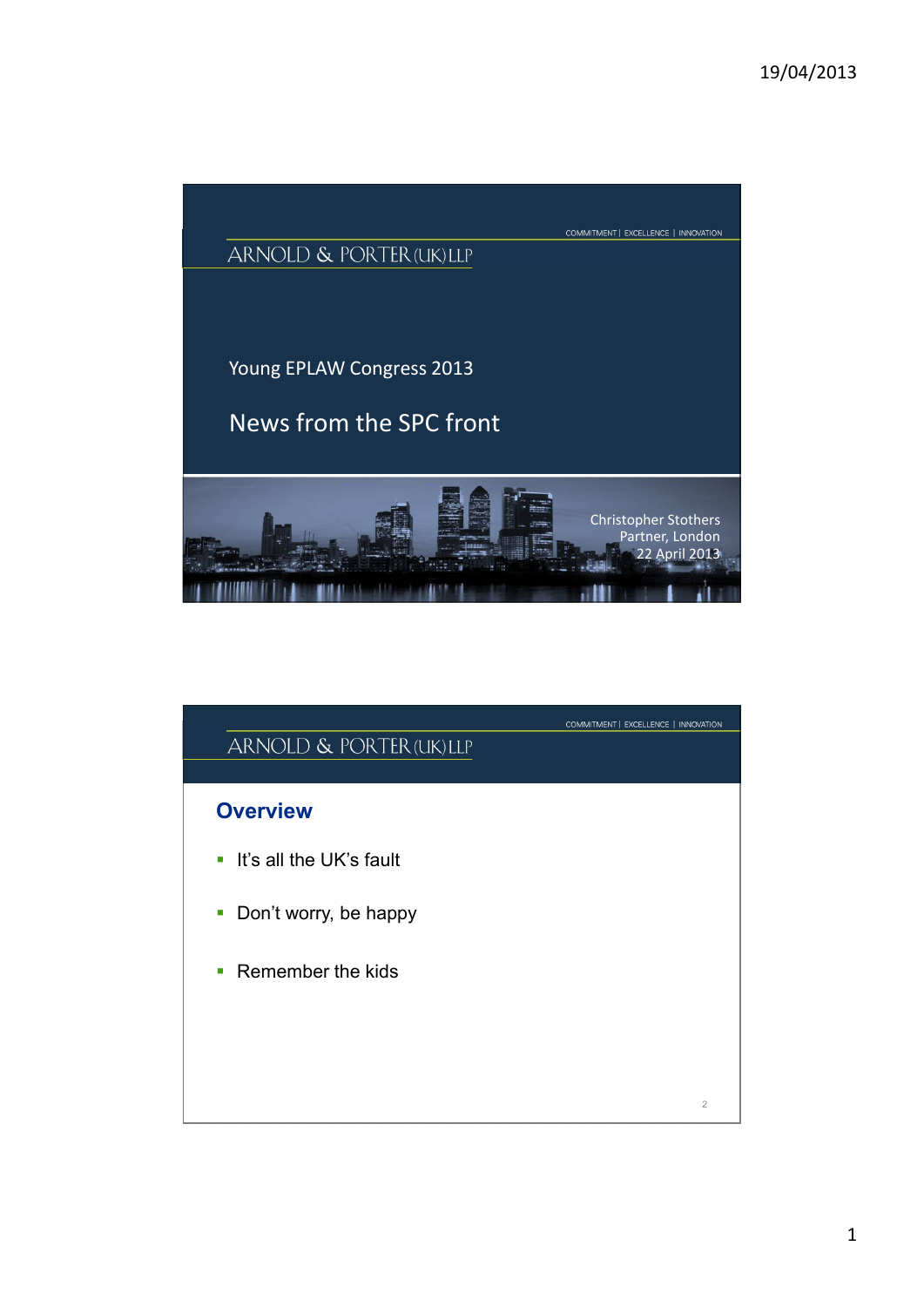# COMMITMENT | EXCELLENCE | INNOVATION ARNOLD & PORTER (UK) LLP It's all the UK's fault (but watch out for Germany!) 3

|                            | COMMITMENT   EXCELLENCE   INNOVATION |
|----------------------------|--------------------------------------|
| ARNOLD & PORTER (UK) LLP   |                                      |
|                            |                                      |
| Early case law 1992-2010   |                                      |
| • C-350/92 Spain v Council | 13 July 1995                         |
| C-181/95 Biogen            | 23 January 1997                      |
| C-110/95 Yamanouchi        | 12 June 1997 *                       |
| C-392/97 Farmitalia        | 16 January 1999                      |
| C-127/00 Hässle            | 11 December 2003                     |
| C-31/03 Pharmacia          | 19 October 2004                      |
| C-207/03 Novartis          | 21 April 2005 *                      |
| C-252/03 Millennium        | 21 April 2005                        |
| C-431/04 <i>MIT</i>        | 4 May 2006                           |
| C-202/05 Yissum            | 17 April 2007 (Order) *              |

- C-482/07 *AHP* 3 September 2009
- C-66/09 *Kirin Amgen* 2 September 2010
	- $*$  = UK reference (3 of 12)  $44$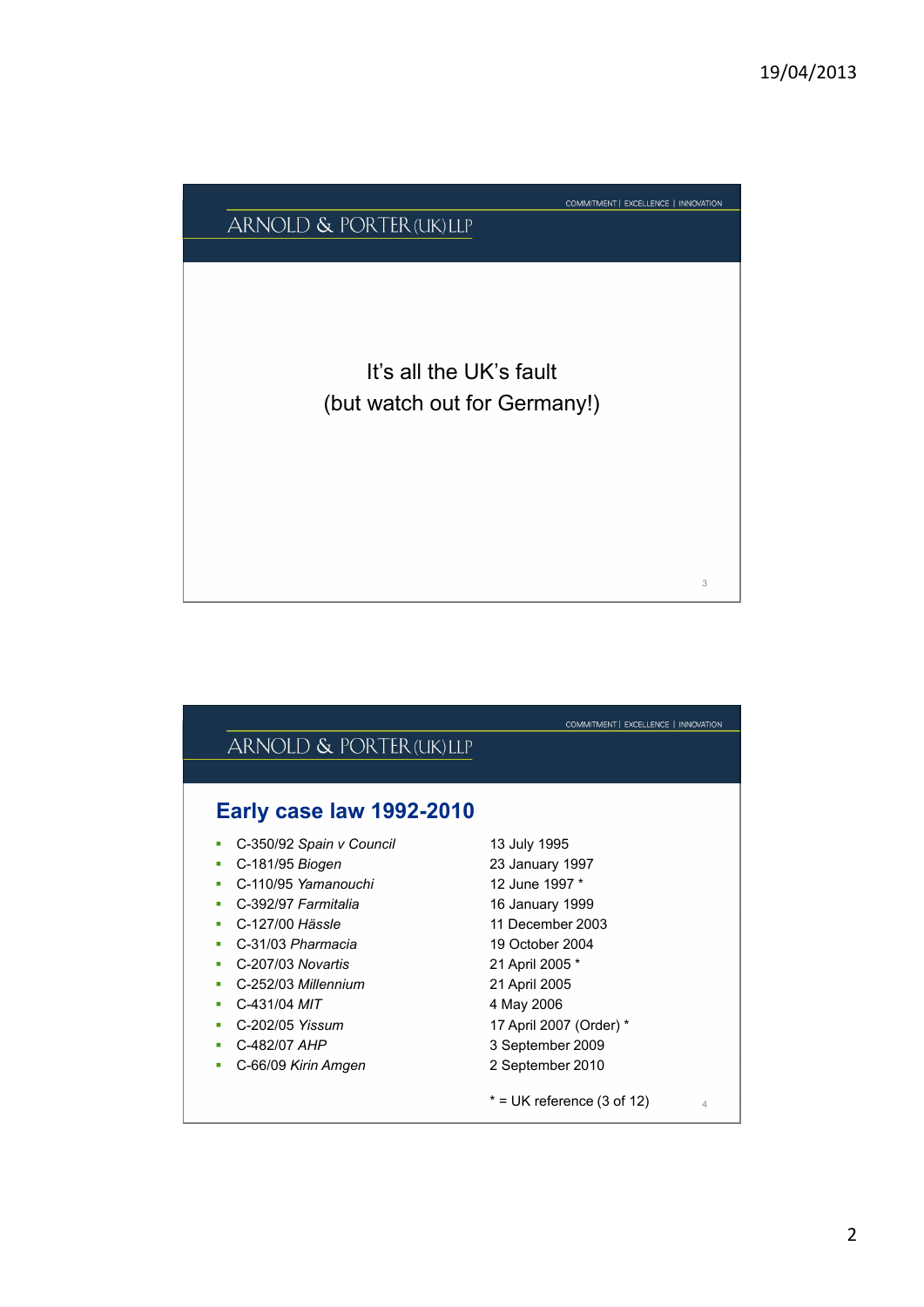|  | ARNOLD & PORTER (UK) LLP |
|--|--------------------------|
|--|--------------------------|

#### **Recent judgments 2011-2012**

- C-195/09 *Synthon* 28 July 2011 \*
- C-427/09 *Generics (UK)* 28 July 2011 \*
- C-322/10 *Medeva* 24 November 2011 \*
- C-422/10 *Georgetown* 24 November 2011 \*
- 
- C-630/10 *University of Queensland* 25 November 2011 (Order) \*
- 
- 
- 
- 
- C-130/11 *Neurim* 19 July 2012 \*
- C-518/10 *Yeda* 25 November 2011 (Order) \* C-6/11 *Daiichi Sankyo* 25 November 2011 (Order) \* C-125/10 *MSD* 8 December 2011 C-442/11 *Novartis* 9 February 2012 (Order) \* C-574/11 *Novartis* 9 February 2012 (Order)

COMMITMENT | EXCELLENCE | INNOVATION

 $*$  = UK reference (9 of 11)

5

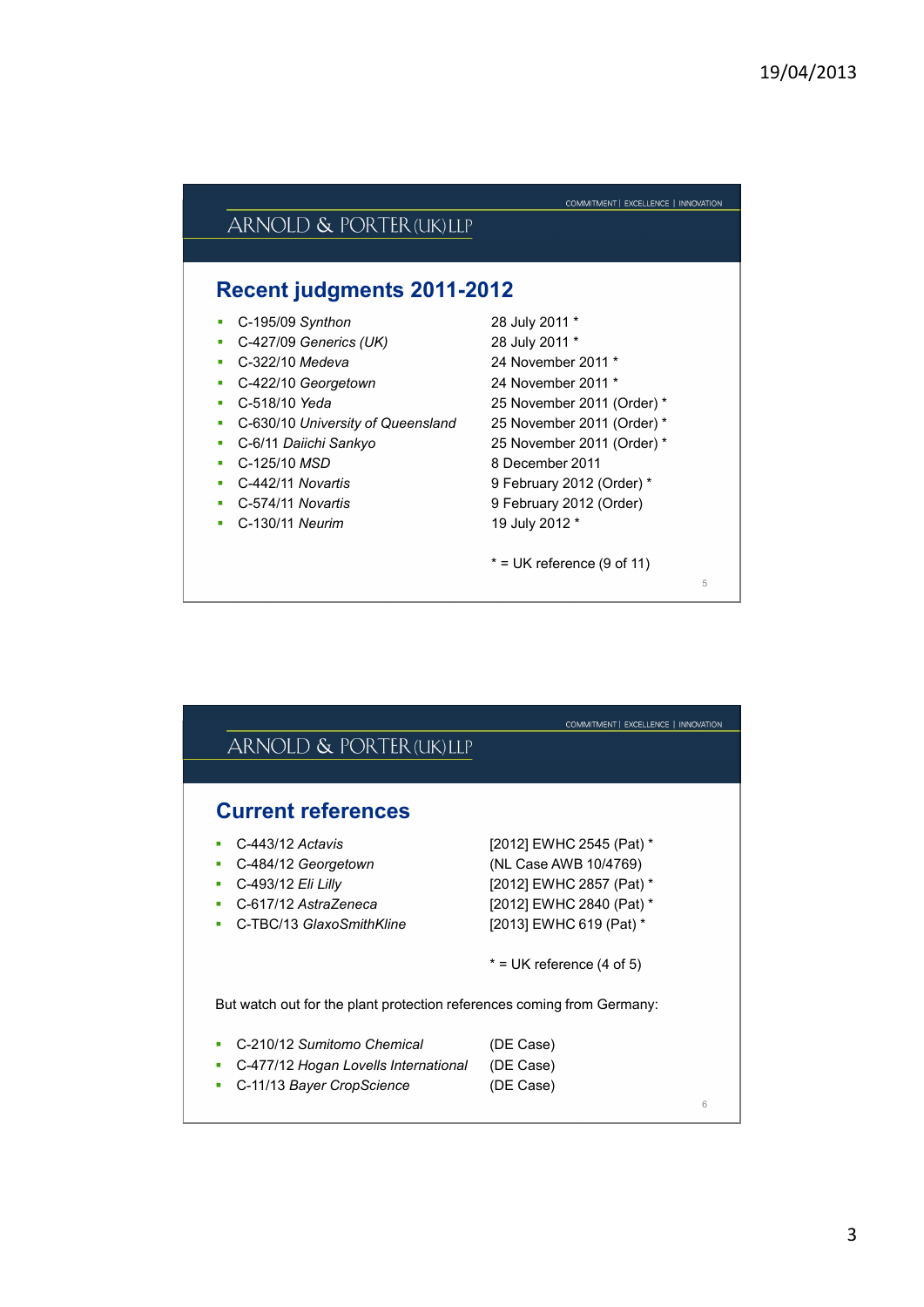

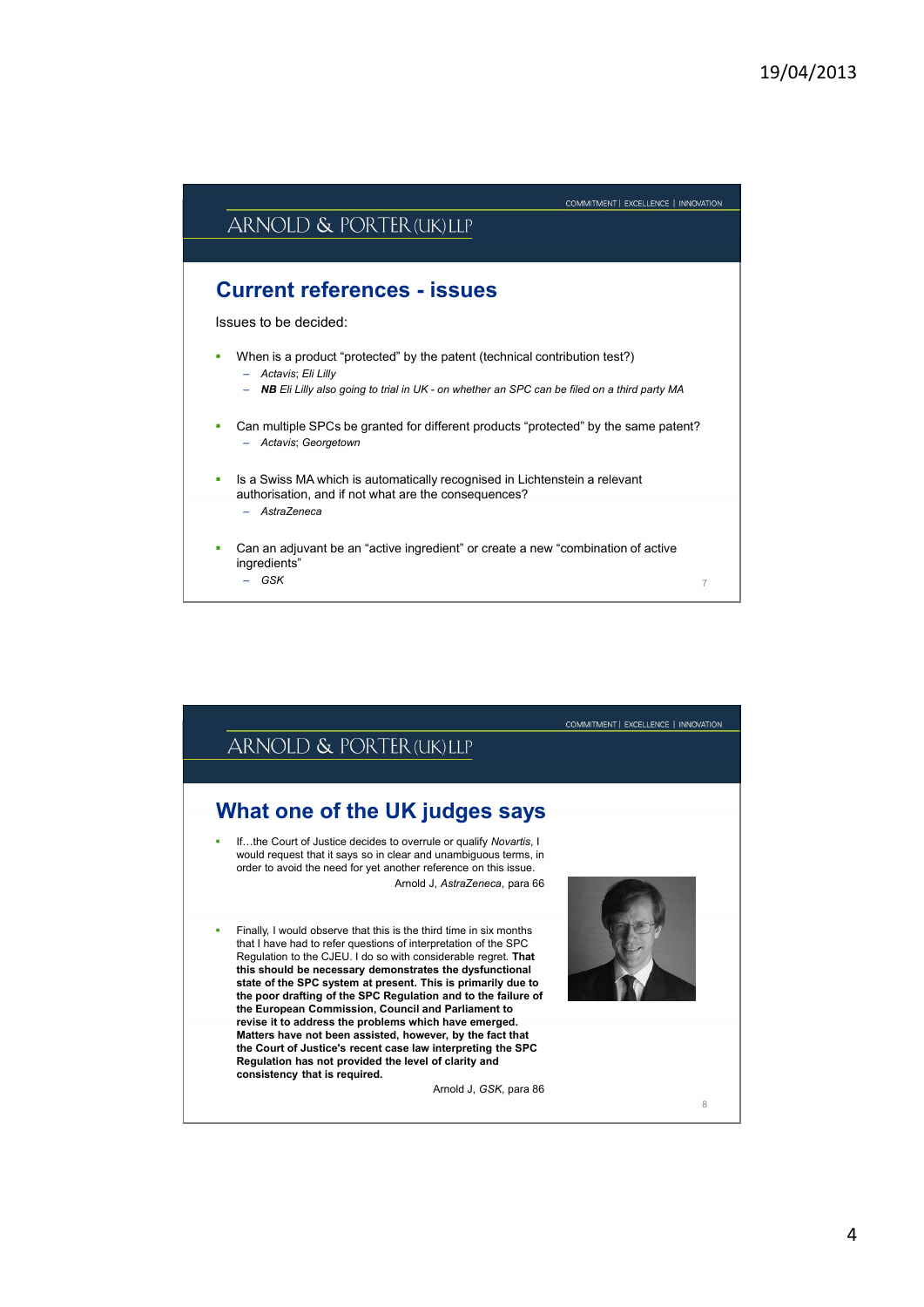

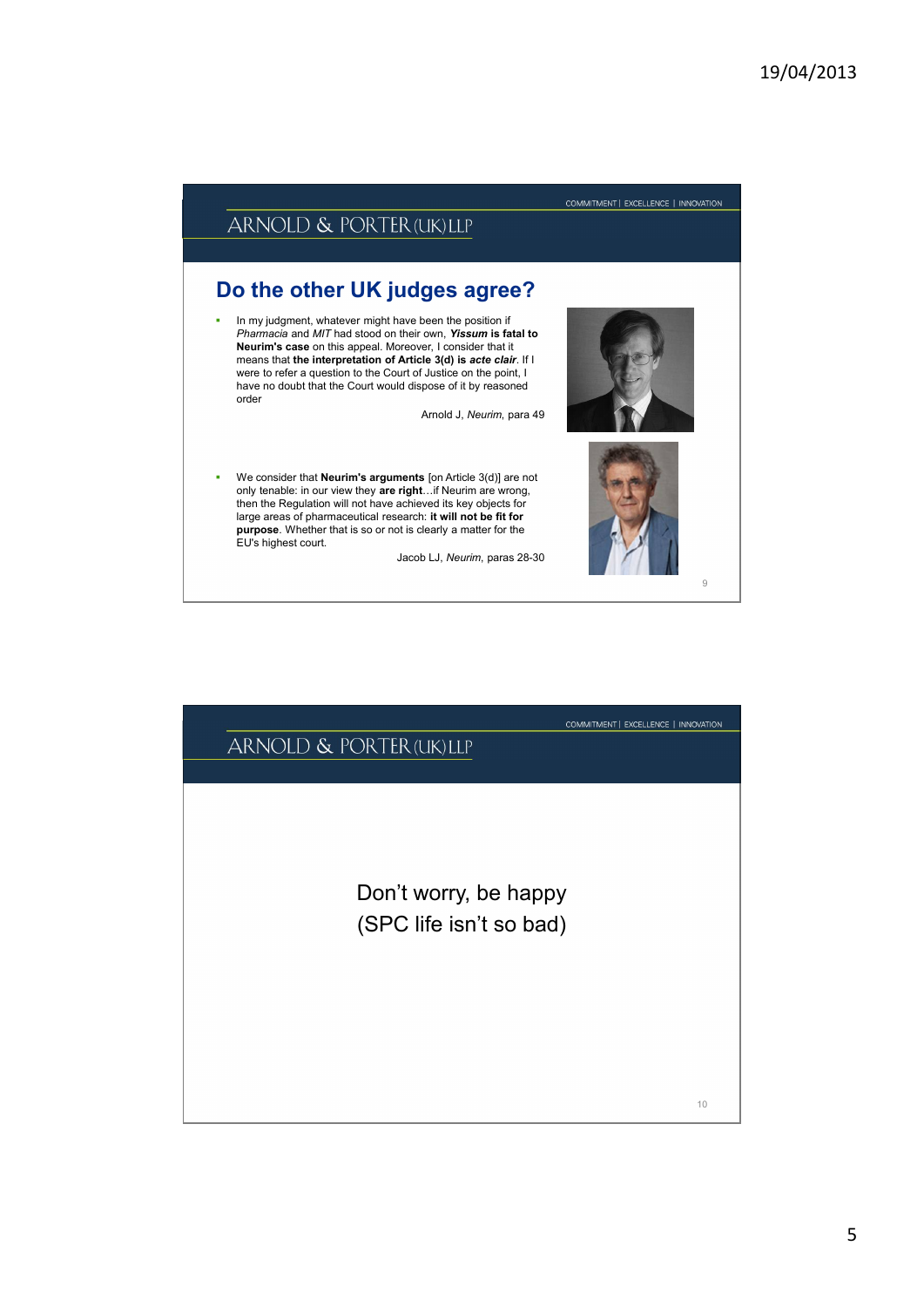

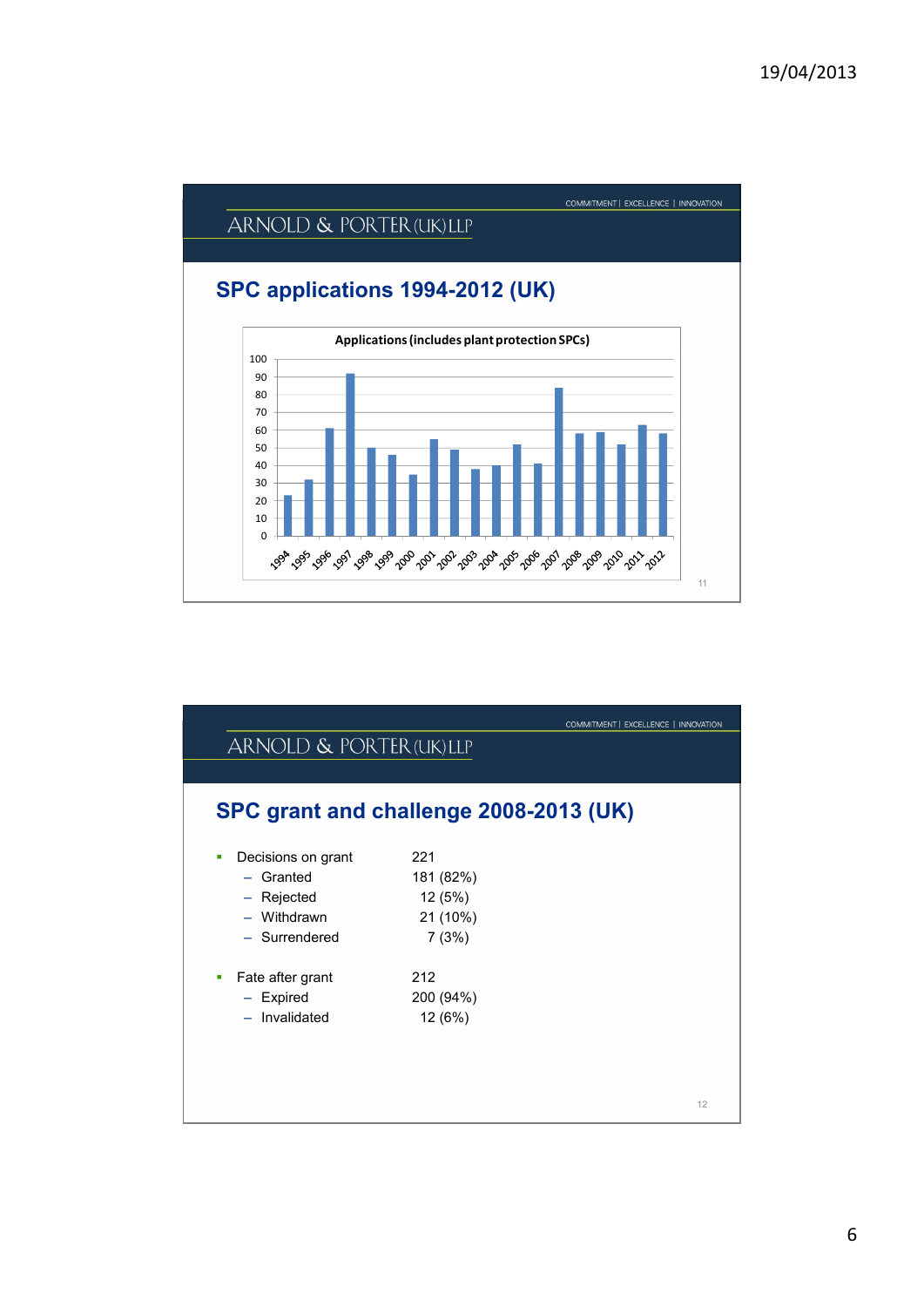

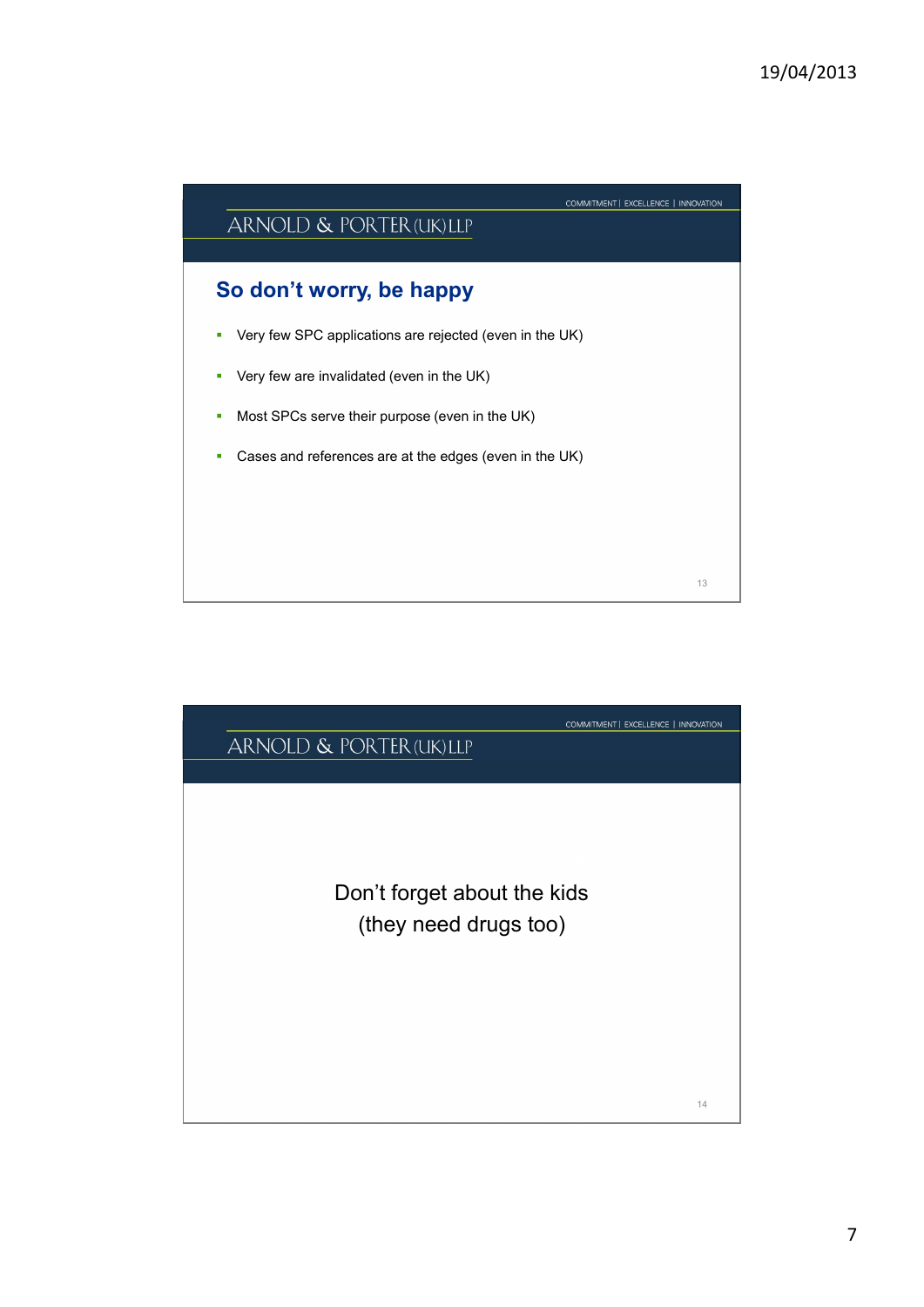

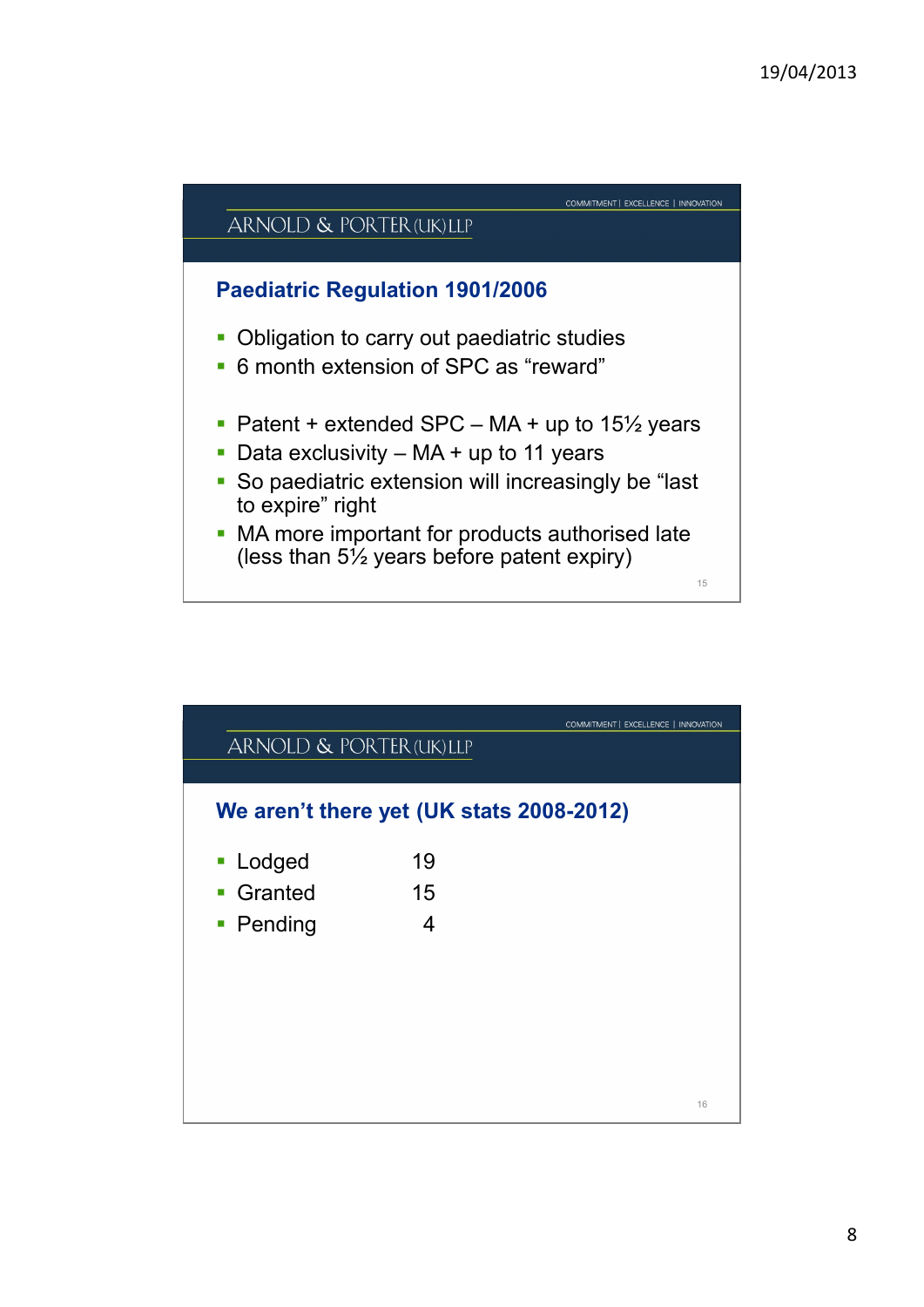COMMITMENT | EXCELLENCE | INNOVATION

#### ARNOLD & PORTER (UK) LLP

### **What do the judges have to say about this?**



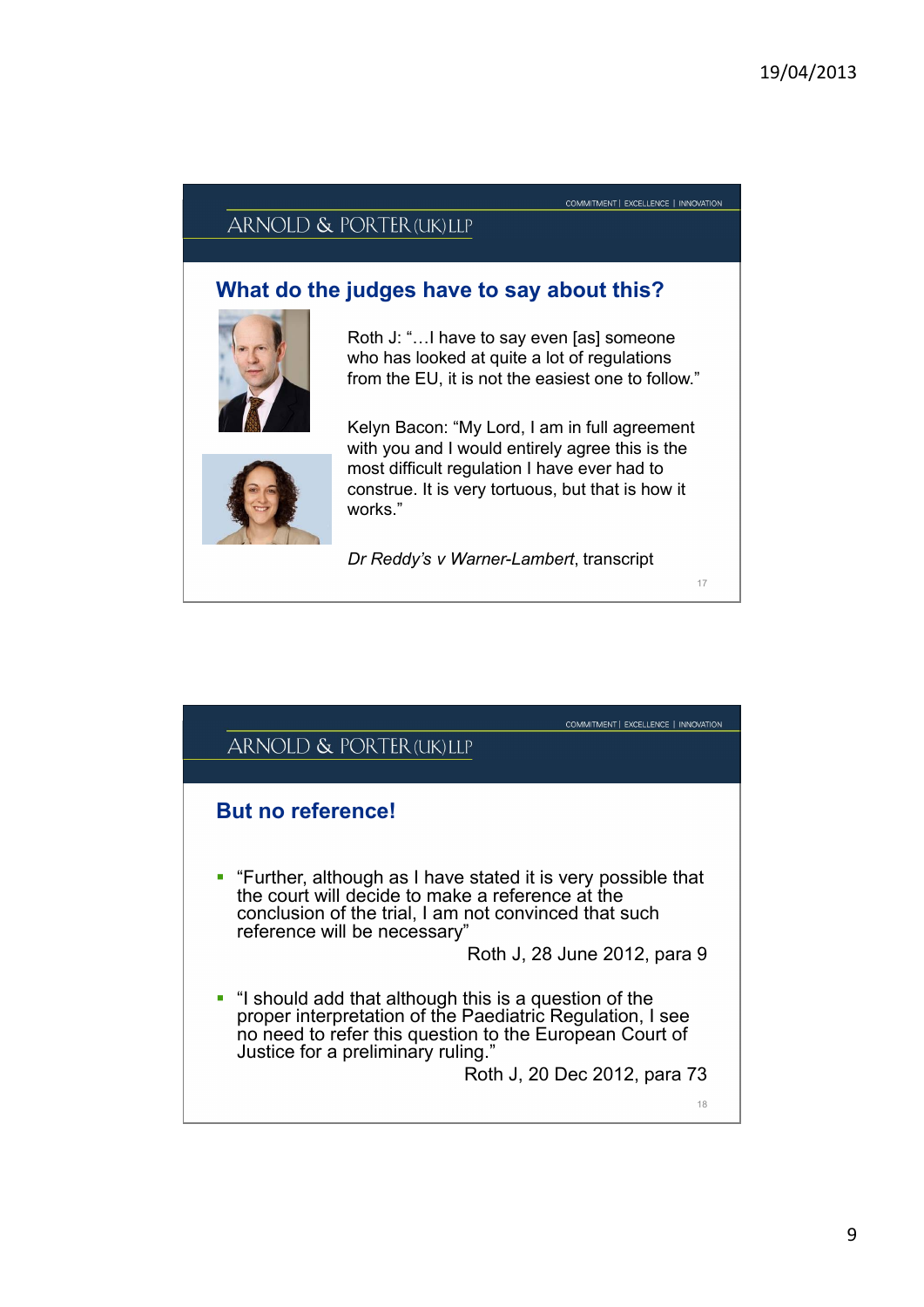

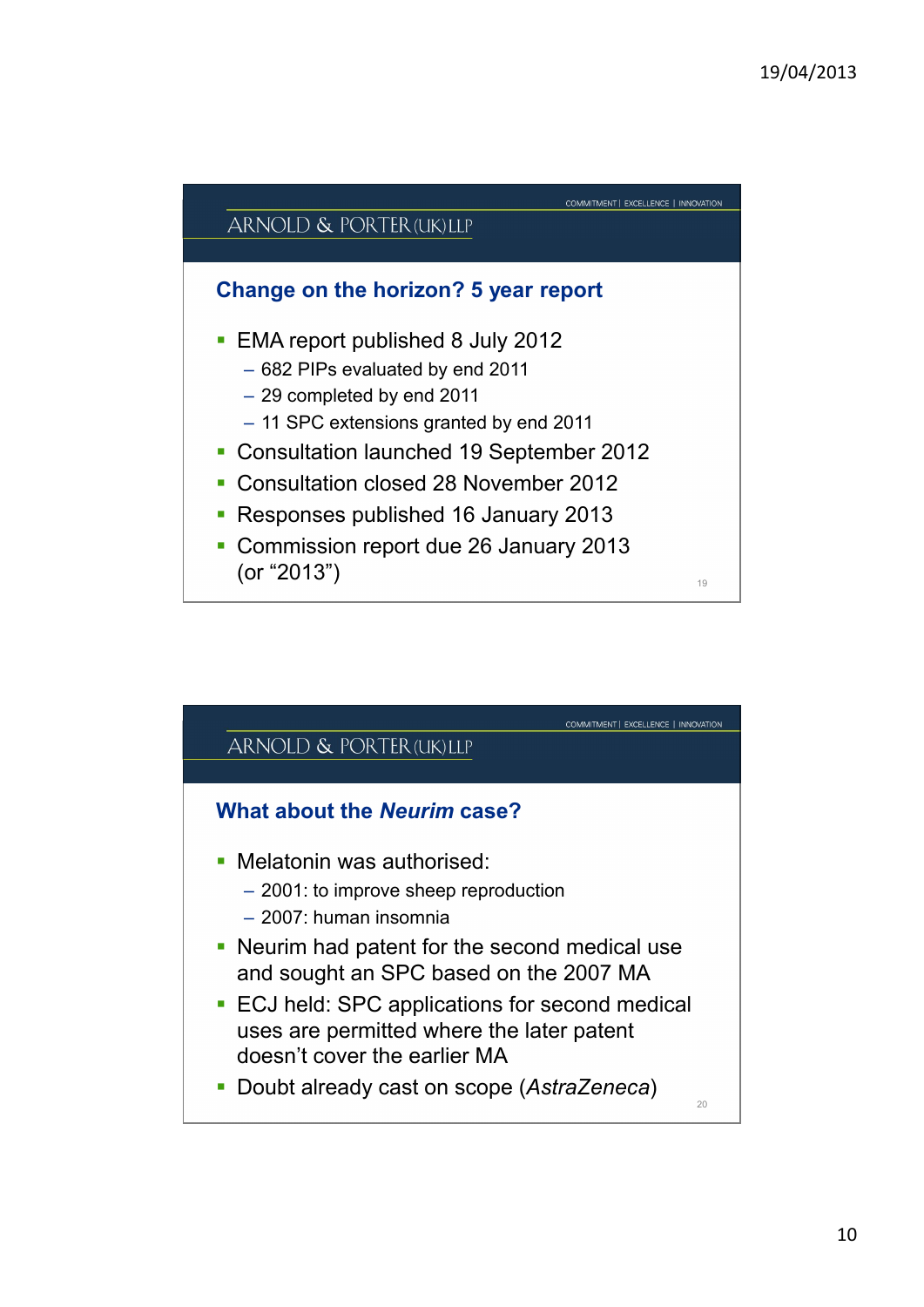